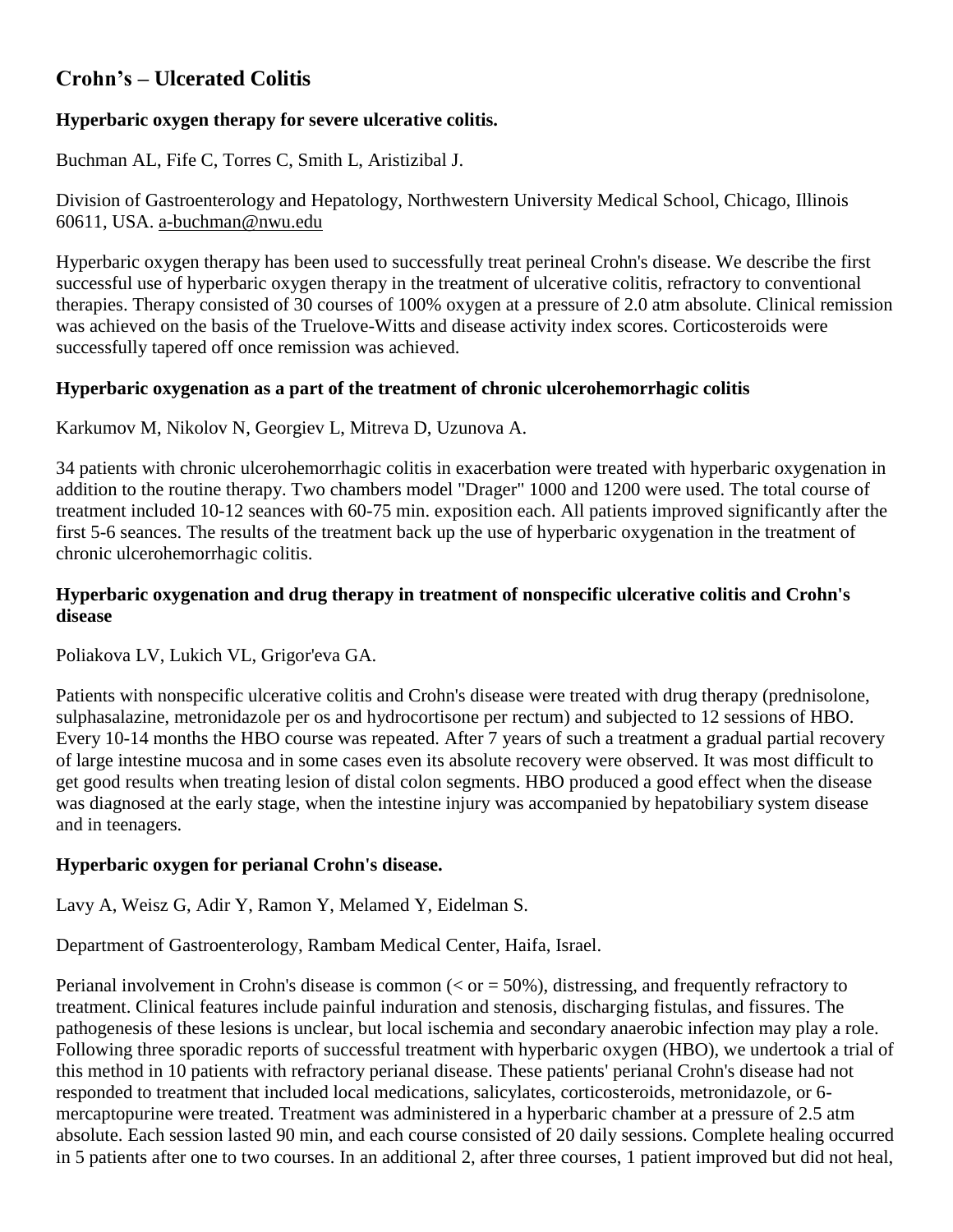and 2 did not improve. No adverse effects were noted by any of the 10 patients. Follow-up of 18 months did not reveal any recurrence. These preliminary results confirm that HBO therapy is a safe and efficient therapeutic option for perianal Crohn's disease.

# **Hyperbaric oxygen therapy for perineal Crohn's disease.**

Noyer CM, Brandt LJ.

Department of Medicine, Albert Einstein College of Medicine, Bronx, New York 10461, USA. Perineal lesions are a frequent and troublesome complication of Crohn's disease. Although there are various surgical and medical therapeutic regimens available to treat these lesions, all have significant associated morbidity, mortality, and toxicity. Recently, the beneficial effects of hyperbaric oxygen therapy (HBOT) have been described in patients with severe or refractory perineal disease, but the role of HBOT in larger groups or less severely affected patients has not yet been studied, nor has the minimum number of treatments required for initial or complete healing of perineal disease in this population been described. This article reviews the known and theoretical tissue effects of HBOT and discusses its potential role in treating patients with perineal Crohn's disease.

#### **Modification of in vivo and in vitro TNF-alpha, IL-1, and IL-6 secretion by circulating monocytes during hyperbaric oxygen treatment in patients with perianal Crohn's disease.**

Weisz G, Lavy A, Adir Y, Melamed Y, Rubin D, Eidelman S, Pollack S.

Israeli Naval Hyperbaric Institute, Rambam Medical Center, Haifa, Israel.

Treatment of perianal inflammatory lesions in Crohn's disease (CD) is unsatisfactory and novel treatment modalities are pursued. We have recently reported a good clinical effect of hyperbaric oxygen (HBO) treatment in perianal CD. In the present study, seven patients with perianal CD were subjected to daily sessions of HBO in a multiplace hyperbaric chamber. Each patient received a total of 20 sessions during a time period of 1 month, and IL-1, IL-6, and TNF-alpha measurements were done several times during the initial sessions and after completing therapy. Pretreatment cytokine levels were elevated in patients compared to age-matched 10 normal controls. During the first 7 days of treatment, IL-1, IL-6, and TNF-alpha levels in supernatants of LPSstimulated monocytes derived from patients' peripheral blood were decreased compared to pretreatment levels. Parallel measurements of serum IL-1 levels revealed an initial elevation and thereafter decreased levels, which remained low throughout the first week of HBO treatment. After completion of therapy, cytokine levels increased to pretreatment values. We conclude that alterations in secretion of IL-1, IL-6, and TNF-alpha may be related to the good clinical effect of HBO treatment in CD patients with perianal disease.

## **Hyperbaric oxygenation in severe perineal Crohn's disease.**

Colombel JF, Mathieu D, Bouault JM, Lesage X, Zavadil P, Quandalle P, Cortot A.

Clinique des Maladies de l'Appareil Digestif et de la Nutrition, Hopital Huriez, CHRU Lille, France.

PURPOSE: Perineal involvement in Crohn's disease is a common and distressing condition, often refractory to medical or surgical treatments. Recent reports suggest the efficacy of hyperbaric oxygenation (HBO) in the healing of perineal lesions. We evaluated HBO in severe patients with perineal Crohn's disease. METHODS: Ten consecutive patients (8 women, 2 men; mean age, 30 years) were studied. There were four superficial fissures, four cavitating ulcers, six low or superficial fistulas, two high fistulas, and one irreversible anal stenosis. All patients had received one or more medical treatments without healing the perineal lesions, and all had had previous surgery for perineal lesions. RESULTS: Two patients discontinued HBO after a few sessions and did not complete treatment. Eight patients completed at least 30 HBO sessions and were evaluable. At the end of the procedure, six of eight patients treated were healed, three completely and three partially. All patients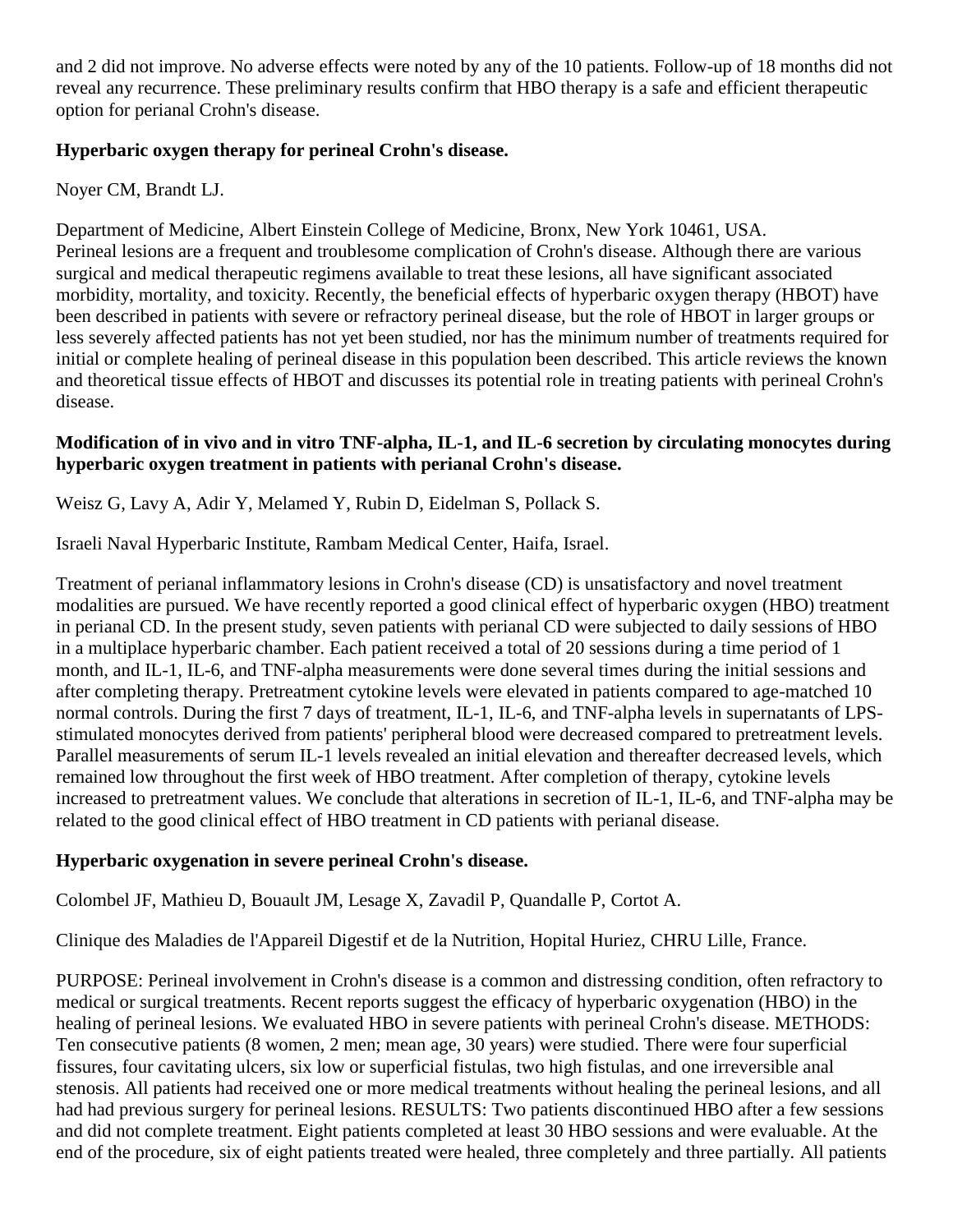who healed completely received HBO as an additional treatment to local perineal surgery. CONCLUSION: HBO might be useful as a last resort treatment of chronic perineal Crohn's disease, resistant to other treatments or as a complement to surgery.

## **Closure of refractory perineal Crohn's lesion. Integration of hyperbaric oxygen into case management.**

Nelson EW Jr, Bright DE, Villar LF.

Martin Memorial Hospital, Stuart, Florida.

A case is reported in which a comprehensive program of hyperbaric oxygen (HBO), surgical debridement and reconstruction, and continuing medical management resulted in complete and sustained closure of an extensive perineal Crohn's lesion refractory to conventional medical and surgical management. It is emphasized that in this case healing occurred in the setting of previous removal of all diseased intestinal tissue and only with the combined use of all three treatment modalities. HBO may be a useful adjunct in the therapy of large nonhealing perineal lesions post-proctocolectomy in patients who are unresponsive to metronidazole or to immunosuppressant therapy or who experience limiting side effects from continued medical therapy.

# **Healing of severe perineal and cutaneous Crohn's disease with hyperbaric oxygen.**

Brady CE 3rd, Cooley BJ, Davis JC.

Division of Gastroenterology, University of Texas Health Science Center, San Antonio.

Recurrent perineal Crohn's disease can be an extremely debilitating complication that may be difficult to treat. We report a patient with progressively worsening perineal and biopsy-proven cutaneous Crohn's disease that had been refractory to surgery and medical treatment (sulfasalazine, steroids, 6-mercaptopurine, metronidazole, antibiotics). As the lesions were reminiscent of problem wounds occurring in other situations, hyperbaric oxygen treatment was instituted while the patient was continued on metronidazole. Response was dramatic with almost immediate relief of symptoms and regression within 2.5 mo of wounds that had previously defied therapy for 8 yr. Clinical remission has not been sustained as four subsequent courses of hyperbaric oxygen have been given over a period of 11 mo. However, the patient has been essentially asymptomatic since her initial course and the extent of her cutaneous disease has been minimal compared with that before hyperbaric oxygen. Hyperbaric oxygen treatment is costly and should not be routinely used in every patient with perineal Crohn's disease. However, this case report may herald an advance in the understanding of the pathogenesis of this complication and ultimately, its therapy.

# **Pneumatosis cystoides intestinalis following steroid treatment in a nephrotic syndrome patient: report of a case**

Iitsuka T, Kobayashi M, Izumi Y, Koyama A.

Department of Internal Medicine, University of Tsukuba, Ibaragi, Japan.

Pneumatosis cystoides intestinalis (PCI) is a relatively rare, benign condition characterized by multiple subserosal or submucosal gas-filled cysts in the bowel wall. The cause and incidence of PCI are uncertain, but the condition is most commonly diagnosed in patients who have chronic obstructive pulmonary disease, gastrointestinal disease (e.g. Crohn's disease, peptic ulcer disease) or collagen disease (e.g. scleroderma, systemic lupus erythematosus). The report of PCI associated with nephrotic syndrome has not be known as far as we have referred. We first experienced a case of PCI with nephrotic syndrome. The patient was a 28-year-old female who had developed nephrotic syndrome in 1977. Although she had been treated by steroid since the onset of the nephrotic syndrome, she was a frequent relapser. She was hospitalized to our hospital on November 1988, due to fourth relapse of the disease. The increasing dosage of steroid (60mg/day) improved general edema and decreased urinary protein, but abdominal pain and fullness occurred seven weeks after the admission. The abdominal radiographs showed air accumulations in the wall of the intestine (probably right sided colon) and